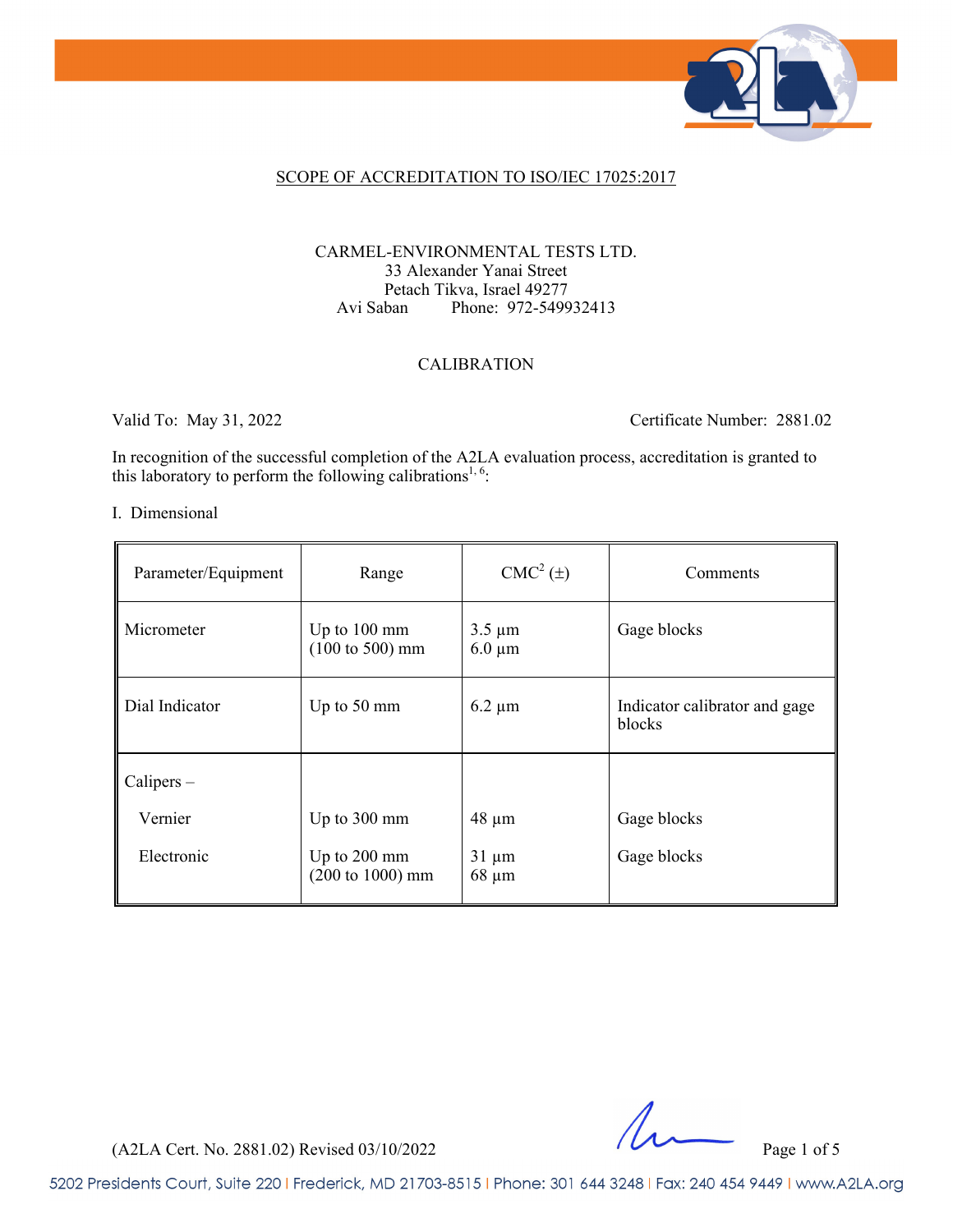# II. Electrical – DC/Low Frequency

| Parameter/Equipment                           | Range                                                                                                                                                             | CMC <sup>2, 4</sup> (±)                                                                                                                                         | Comments                         |
|-----------------------------------------------|-------------------------------------------------------------------------------------------------------------------------------------------------------------------|-----------------------------------------------------------------------------------------------------------------------------------------------------------------|----------------------------------|
| DC Voltage - Generate                         | $(200 \text{ to } 1000) \text{ V}$<br>(20 to 200) V<br>$(2 \text{ to } 20)$ V<br>$(0.2 \text{ to } 2) \text{ V}$<br>$(0 to 200)$ mV                               | 87 mV<br>$15 \text{ mV}$<br>$6.9$ mV<br>$1.1 \text{ mV}$<br>$1.4 \text{ mV}$                                                                                    | Fluke 5100B                      |
| DC Current - Generate                         | $(0.2 \text{ to } 2)$ A<br>(20 to 200) mA<br>$(2 \text{ to } 20) \text{ mA}$<br>$(0.2 \text{ to } 2) \text{ mA}$                                                  | $0.23 \text{ mA}$<br>$0.38$ mA<br>$0.32 \text{ mA}$<br>$0.21$ mA                                                                                                | Fluke 5100B                      |
| DC Voltage - Measure                          | Up to $100 \text{ mV}$<br>$100 \text{ mV}$ to $1 \text{V}$<br>(1 to 10) V<br>$(10 \text{ to } 100)$ V<br>$(100 \text{ to } 1000) \text{ V}$                       | $1.3 \text{ mV}$<br>$0.24$ mV<br>$0.29$ mV<br>$6.0$ mV<br>$6.0$ mV                                                                                              | $6\frac{1}{2}$ digit multi meter |
| DC Current - Measure                          | Up to 10 mA<br>$(10 to 100)$ mA<br>$(100 \text{ to } 1000) \text{ mA}$<br>$(1000 \text{ to } 3000) \text{ mA}$                                                    | $0.92 \text{ mA}$<br>$0.27 \text{ mA}$<br>$3.8 \text{ mA}$<br>56 mA                                                                                             | $6\frac{1}{2}$ digit multi meter |
| Resistance – Generate,<br><b>Fixed Points</b> | $1 \Omega$<br>$10 \Omega$<br>100 Ω<br>$1 \text{ k}\Omega$<br>$10 \text{ k}\Omega$<br>$100 \text{ k}\Omega$<br>$1 M\Omega$<br>$10 \text{ M}\Omega$                 | $2.0 \text{ m}\Omega$<br>$1.5 \text{ mA}$<br>$2.2 \text{ m}\Omega$<br>$21 \text{ mA}$<br>$0.18 \Omega$<br>$1.9 \Omega$<br>$120 \Omega$<br>$3.6 \text{ k}\Omega$ | Fluke 5100B                      |
| Resistance – Measure,<br><b>Fixed Points</b>  | Up to $100.0000 \Omega$<br>1000.000 000 $\Omega$<br>$10.000000k\Omega$<br>$100.0000 k\Omega$<br>$1.000$ 000 M $\Omega$<br>$10.000$ 00 M $\Omega$<br>$100.0000$ ΜΩ | $17 \text{ mA}$<br>$0.13 \Omega$<br>$1.3 \Omega$<br>13 $\Omega$<br>$130 \Omega$<br>$4900 \Omega$<br>190 000 Ω                                                   | $6\frac{1}{2}$ digit multi meter |

 $(A2LA$  Cert. No. 2881.02) Revised 03/10/2022 Page 2 of 5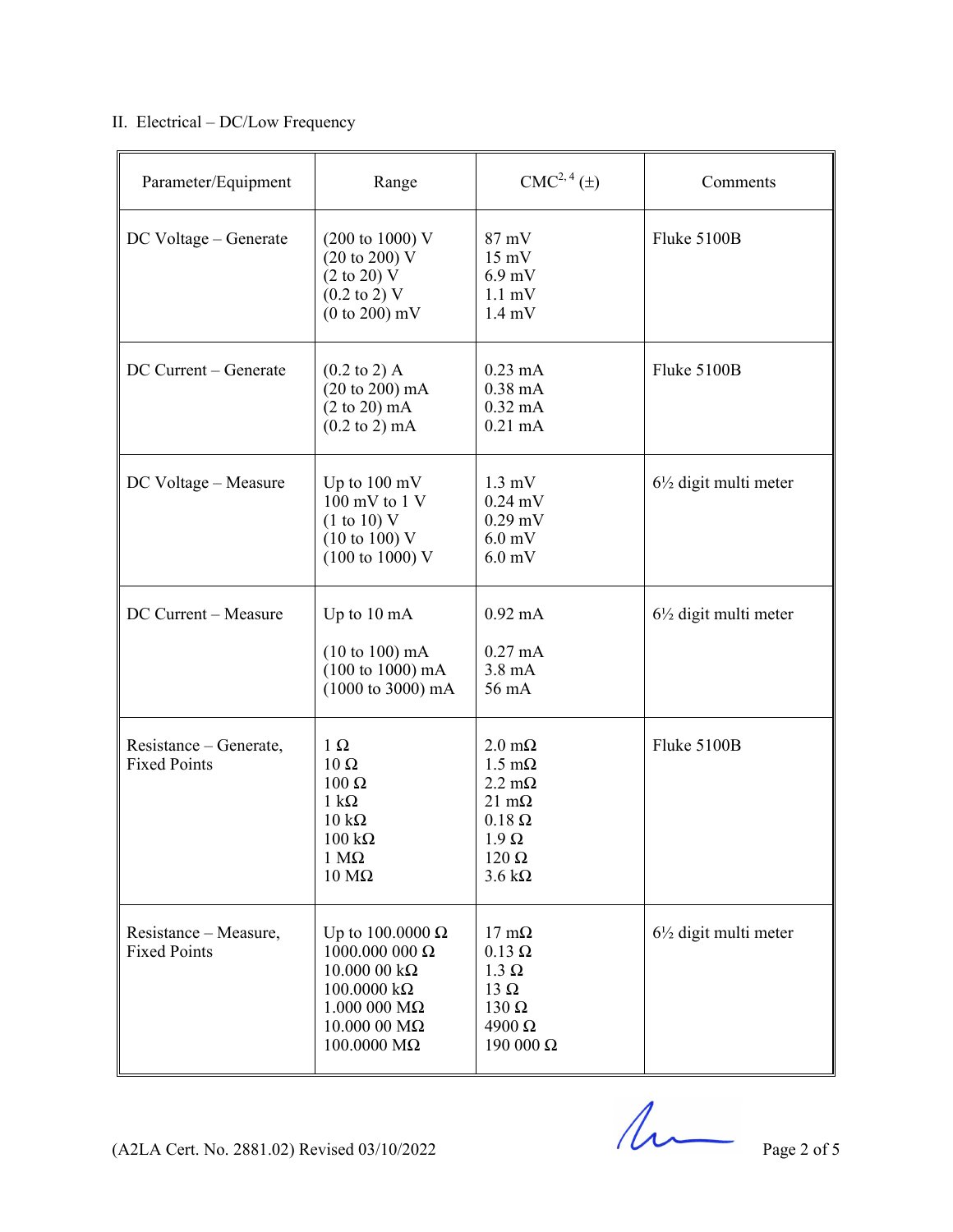| Parameter/Range                                                                                                            | Frequency                                                            | CMC <sup>2, 4</sup> (±)                                           | Comments                         |
|----------------------------------------------------------------------------------------------------------------------------|----------------------------------------------------------------------|-------------------------------------------------------------------|----------------------------------|
| AC Voltage - Generate                                                                                                      |                                                                      |                                                                   |                                  |
| $(1 to 20)$ mV                                                                                                             | $(10 \text{ to } 50)$ kHz                                            | $0.96$ mV                                                         | Fluke 5100B                      |
| $(20 \text{ to } 200) \text{ mV}$                                                                                          | $(10 \text{ to } 50)$ kHz                                            | $0.96$ mV                                                         |                                  |
| $(0.2 \text{ to } 2) \text{ V}$                                                                                            | $(10 \text{ to } 50)$ kHz                                            | $2.5 \text{ mV}$                                                  |                                  |
| $(2 \text{ to } 20)$ V                                                                                                     | $(10 \text{ to } 50)$ kHz                                            | $11 \text{ mV}$                                                   |                                  |
| $(20 \text{ to } 200) \text{ V}$                                                                                           | $(10 \text{ to } 50)$ kHz                                            | $100 \text{ mV}$                                                  |                                  |
| $(200 \text{ to } 1000) \text{ V}$                                                                                         | $(10 \text{ to } 50)$ kHz                                            | 0.50V                                                             |                                  |
| AC Current - Generate                                                                                                      |                                                                      |                                                                   |                                  |
| $(0.2 \text{ to } 2) \text{ mA}$<br>$(2 \text{ to } 20) \text{ mA}$<br>(20 to 200) mA<br>$(0.2 \text{ to } 1.9) \text{ A}$ | 50 Hz to 1 kHz<br>50 Hz to 1 kHz<br>50 Hz to 1 kHz<br>50 Hz to 1 kHz | $2.5 \text{ mA}$<br>$2.6 \text{ mA}$<br>24 mA<br>$3.6 \text{ mA}$ | Fluke 5100B                      |
| <b>AC Current - Measure</b>                                                                                                |                                                                      |                                                                   |                                  |
| Up to 1.0000 A                                                                                                             | $1$ kHz                                                              | 1.7 <sub>mA</sub>                                                 | $6\frac{1}{2}$ digit multi meter |
| $(1.0 \text{ to } 3.0)$ A                                                                                                  | $1$ kHz                                                              | $6.0 \text{ mA}$                                                  |                                  |
| AC Voltage - Measure                                                                                                       |                                                                      |                                                                   |                                  |
| 100.0000 mV<br>100.0000 mV                                                                                                 | $1$ kHz<br>50 kHz                                                    | $0.82$ mV<br>$1.3 \text{ mV}$                                     | $6\frac{1}{2}$ digit multi meter |
| 1.000 000 V<br>1.000 000 V                                                                                                 | $1$ kHz<br>50 kHz                                                    | $1.1 \text{ mV}$<br>$7.9$ mV                                      |                                  |
| 10.000 00 V<br>10.000 00 V                                                                                                 | $1$ kHz<br>50 kHz                                                    | $11 \text{ mV}$<br>79 mV                                          |                                  |
| 100.0000 V<br>100.0000 V                                                                                                   | $1$ kHz<br>50 kHz                                                    | $110 \text{ mV}$<br>$200 \text{ mV}$                              |                                  |
| 700.000 V<br>220.000 V                                                                                                     | $1$ kHz<br>50 kHz                                                    | 730 mV<br>1800 mV                                                 |                                  |

(A2LA Cert. No. 2881.02) Revised  $03/10/2022$  Page 3 of 5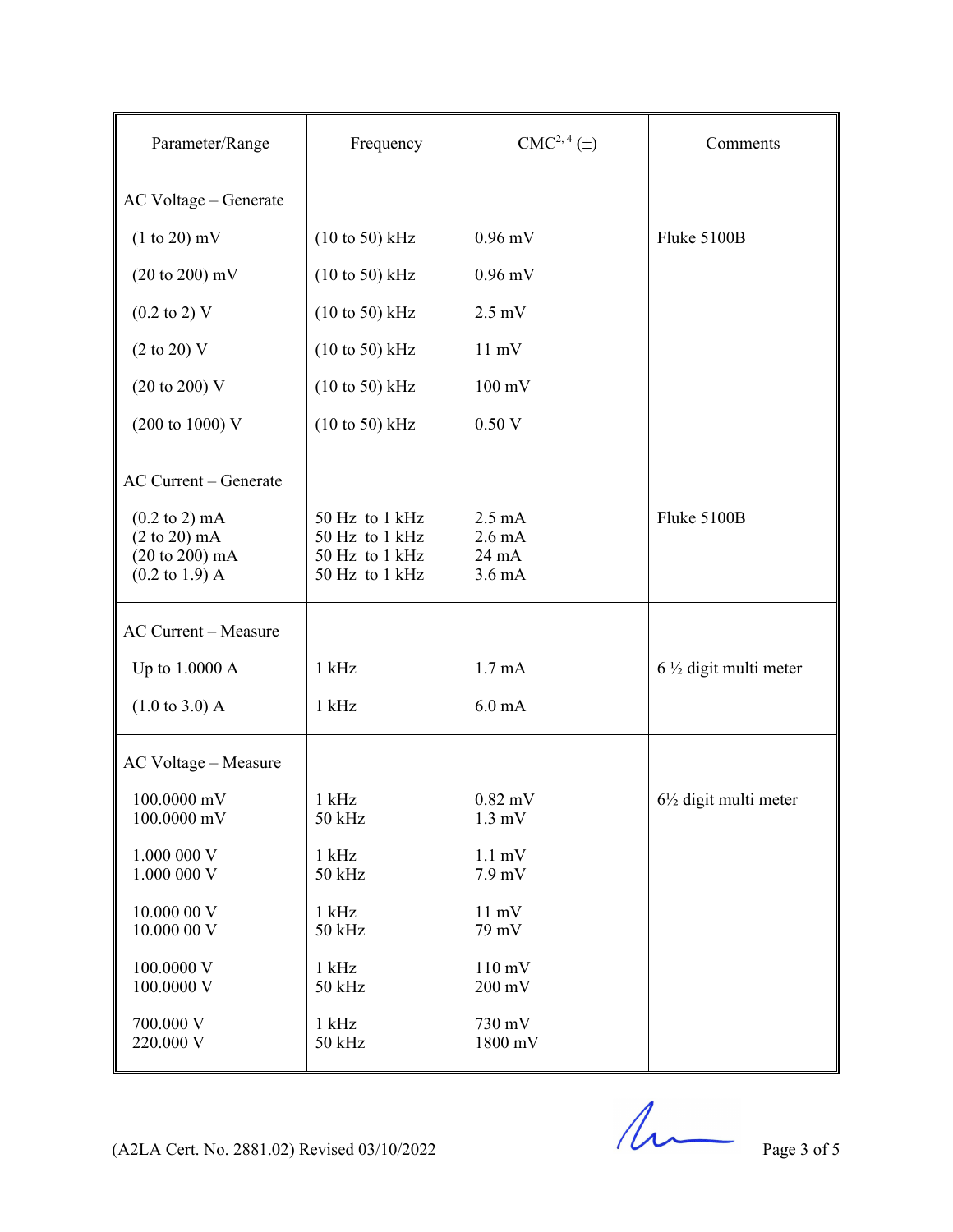# III. Mechanical

| Parameter/Equipment                            | Range                                                                                                                   | CMC <sup>2, 5</sup> (±)                                                                                      | Comments                                                              |
|------------------------------------------------|-------------------------------------------------------------------------------------------------------------------------|--------------------------------------------------------------------------------------------------------------|-----------------------------------------------------------------------|
| Accelerometer                                  | (5 to 4000) Hz                                                                                                          | 2.1 % of reading                                                                                             | Endevco 2270 primary<br>comparison calibration<br>standard            |
| Mass                                           | $(1 to 600)$ g                                                                                                          | $0.025\%$ of reading                                                                                         | Measure with balance                                                  |
| Scales and Balances <sup>3</sup>               | $(1 to 6000)$ g                                                                                                         | $0.016\%$ of reading                                                                                         | Class 1 weights                                                       |
| Pressure <sup>3</sup> – Measuring<br>Equipment | $(0 to 10)$ bar<br>$(10 to 100)$ bar<br>$(100 \text{ to } 250)$ bar<br>$(250 \text{ to } 1000)$ bar<br>$(1 to 211)$ bar | 0.10 <sub>bar</sub><br>0.89 <sub>bar</sub><br>1.9 <sub>bar</sub><br>7.2 <sub>bar</sub><br>1.9 <sub>bar</sub> | DRUCK pressure calibrator<br><b>CRYSTAL</b> nVision                   |
| Low Pressure                                   | (211 to 700) bar<br>$(1200 \text{ to } 10) \text{ mbar}$<br>$(10 to 0.010)$ mbar                                        | 6.4 <sub>bar</sub><br>1.8 mbar<br>6.1 mbar                                                                   | VD85M                                                                 |
| Torque $-$ Measuring<br>Equipment              | $(5 \text{ to } 25)$ Nm<br>$(25 \text{ to } 50)$ Nm<br>(25 to 250) Nm                                                   | $0.11$ Nm<br>$0.78$ Nm<br>6.2 Nm                                                                             | STAHLWILLE torque<br>calibrator<br>Torqueleader capture<br>calibrator |

 $(A2LA$  Cert. No. 2881.02) Revised 03/10/2022 Page 4 of 5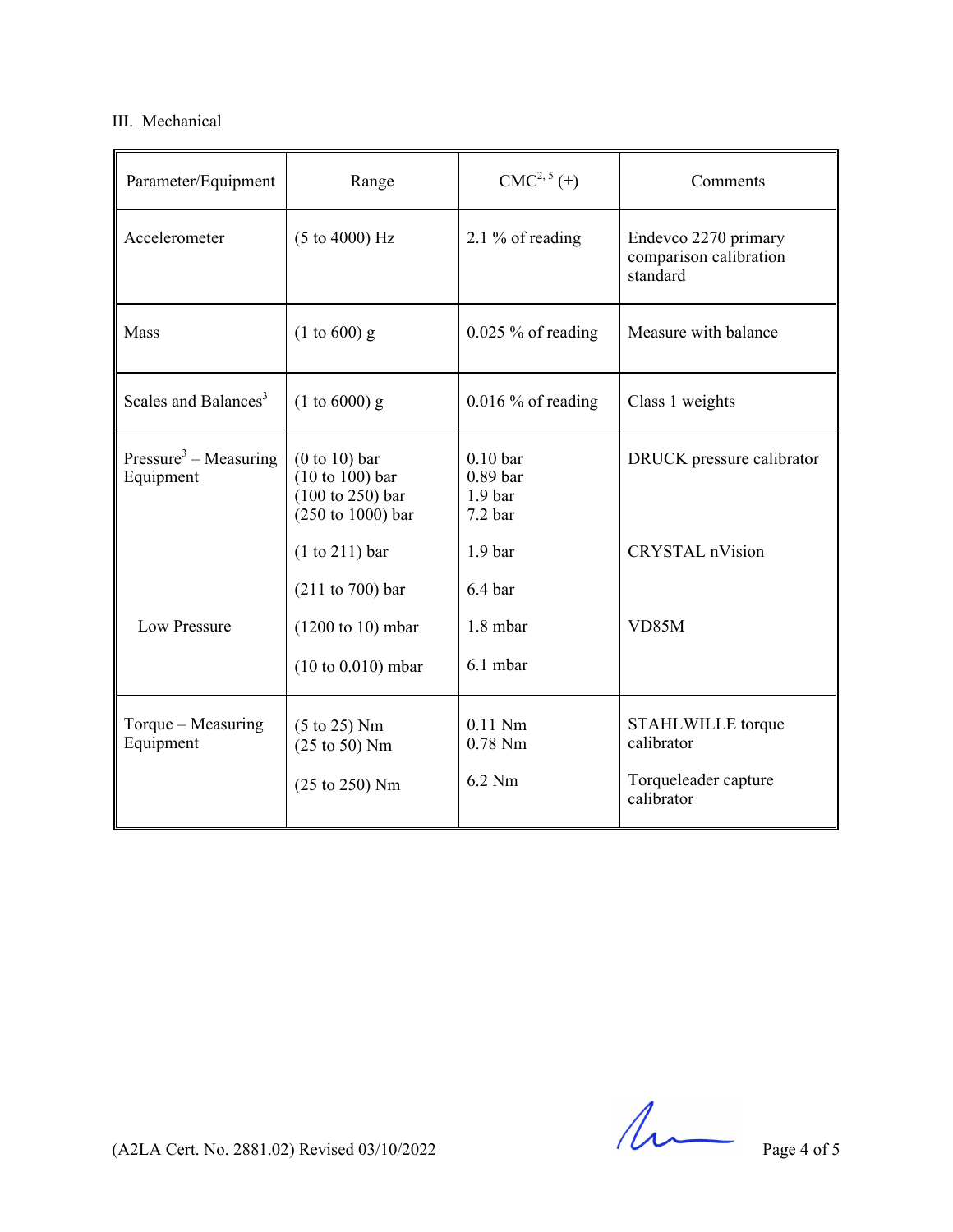## IV. Thermodynamics

| Parameter/Equipment                                   | Range                                                                                               | $CMC2, 5(\pm)$                                                     | Comments                                                                      |
|-------------------------------------------------------|-----------------------------------------------------------------------------------------------------|--------------------------------------------------------------------|-------------------------------------------------------------------------------|
| Environmental<br>Chambers                             | $(-50 \text{ to } 80)$ °C<br>$(80 \text{ to } 140)$ °C<br>Up to 200 $^{\circ}$ C<br>(10 to 95) % RH | $1.4\degree C$<br>$1.9 \text{ °C}$<br>$1.9 \text{ °C}$<br>2.3 % RH | Data logger Hydra 2635a<br>Measured through Rotronic<br>HydroPalm             |
| $Temperature-$<br>Measure                             | $(-40 \text{ to } 140)$ °C                                                                          | 2.0 °C                                                             | Fluke Hydra 2635A                                                             |
| Thermocouple or<br>Thermal Couple with<br>Data Logger | $(-40 \text{ to } 140)$ °C                                                                          | 2.0 °C                                                             | Thermocouple calibration<br><b>ISOTECH Europa-6</b><br>temperature calibrator |

<sup>1</sup> This laboratory offers commercial calibration service.

<sup>2</sup> Calibration and Measurement Capability Uncertainty (CMC) is the smallest uncertainty of measurement that a laboratory can achieve within its scope of accreditation when performing more or less routine calibrations of nearly ideal measurement standards or nearly ideal measuring equipment. CMCs represent expanded uncertainties expressed at approximately the 95 % level of confidence, usually using a coverage factor of  $k = 2$ . The actual measurement uncertainty of a specific calibration performed by the laboratory may be greater than the CMC due to the behavior of the customer's device and to influences from the circumstances of the specific calibration.

3 Field calibration service is available for this calibration and this laboratory meets A2LA *R104 – General Requirements: Accreditation of Field Testing and Field Calibration Laboratories* for these calibrations. Please note the actual measurement uncertainties achievable on a customer's site can normally be expected to be larger than the CMC found on the A2LA Scope. Allowance must be made for aspects such as the environment at the place of calibration and for other possible adverse effects such as those caused by transportation of the calibration equipment. The usual allowance for the actual uncertainty introduced by the item being calibrated, (e.g. resolution) must also be considered and this, on its own, could result in the actual measurement uncertainty achievable on a customer's site being larger than the CMC.

4 The stated measured values are determined using the indicated instrument (see Comments). This capability is suitable for the calibration of the devices intended to measure or generate the measured value in the ranges indicated. CMC's are expressed as either a specific value that covers the full range or as a percent or fraction of the reading plus a fixed floor specification.

<sup>5</sup> The type of instrument or material being calibrated is defined by the parameter. This indicates the laboratory is capable of calibrating instruments that measure or generate the values in the ranges indicated for the listed measurement parameter.

6 This scope meets A2LA's *P112 Flexible Scope Policy*.

 $(A2LA$  Cert. No. 2881.02) Revised 03/10/2022 Page 5 of 5